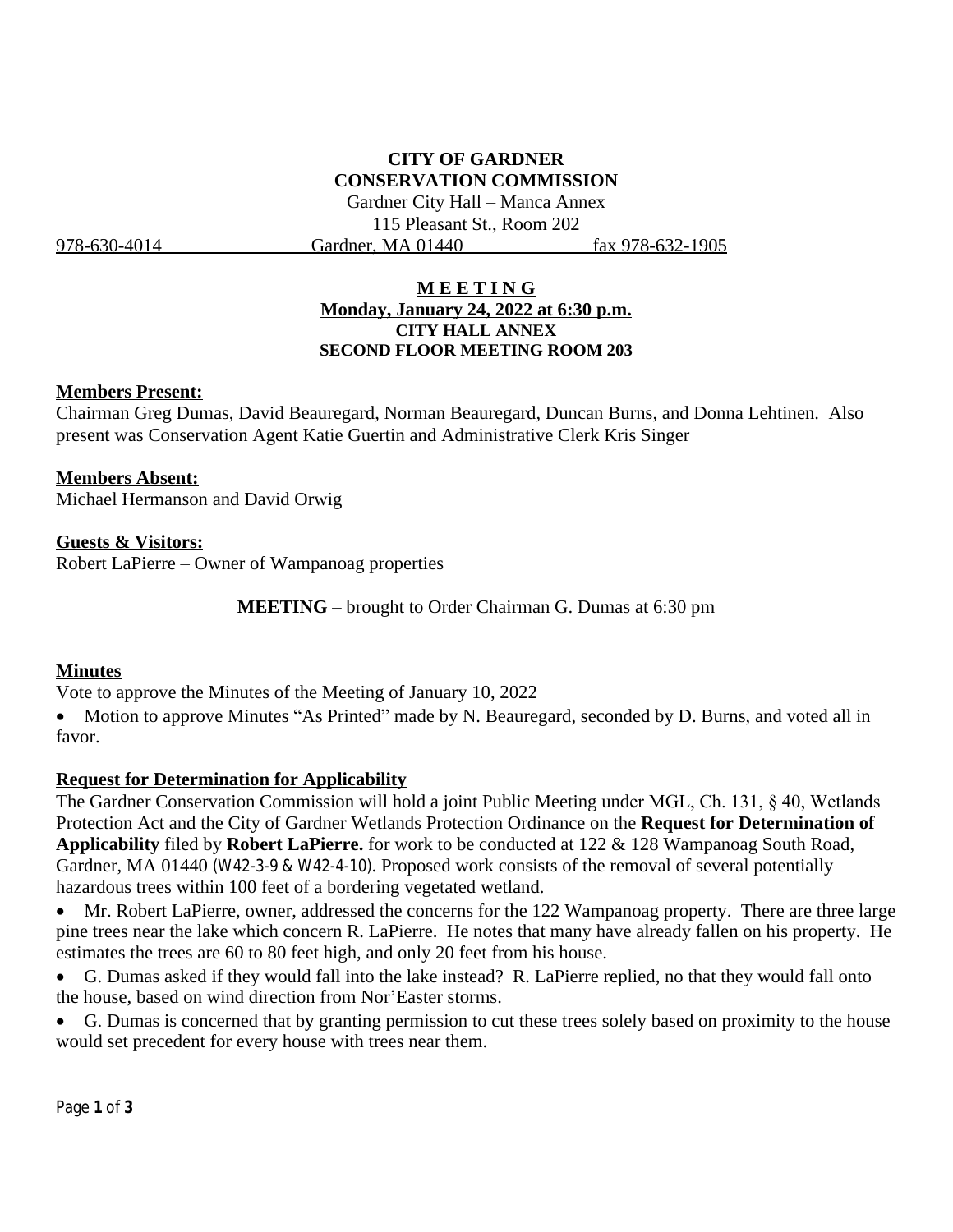D. Beauregard asked if the trees in question are unhealthy? R. LaPierre said no, but other trees around the lake have fallen.

 G. Dumas asked if the trees in question are leaning towards his house, and R. LaPierre replied that they are. He also showed the Commission pictures of fallen trees on the property next door.

• Both K. Guertin and N. Beauregard have no issue with taking out Pines as opposed to other types of trees (such as oaks). D. Beauregard added that Pines are not good for the lake.

D. Burns suggested getting an arborist, but N. Beauregard did not think that was necessary.

 R. LaPierre moved on to speak about his 128 Wampanoag property. He explained that he just acquired the property and reports that the east side of the property has dead trees and trees which have already fallen. He showed photos where he marked trees which, if they fall, would take out power lines. The house on the 128 property was built back in the 1930's and there has been no tree or forestry management. "Everything is a mess," R. LaPierre stated.

 G. Dumas asked if the City has an arborist, but it does not. G. Dumas is not sure of the rules or the Commission's purview for this case. He feels that the City should help. Maybe the DPW Director, Dane Arnold, could assist?

 K. Guertin agrees that the proximity of the trees is a danger to the house. Could they be cut to a certain height? R. LaPierre stated that most trees are either dead, sick, or fallen.

- G. Dumas states that everyone agrees to take out the dead trees. He does note, though, that 50+ trees are marked and that is a lot of trees, and if they are all removed it will impact the water.
- D. Burns suggests to continue the case and possibly David Burke can advise.
- R. LaPierre notes that his insurance company may not cover the damage if a tree which is known to be a hazard falls onto the house. G. Dumas stated that the Conservation Commission's concern is for the

environment, not insurance claims. He does agree with all of Mr. LaPierre's concerns, though.

- G. Dumas asked who will cut the trees? R. LaPierre stated that he is waiting permission from the Commission prior to hiring a contractor.
- K. Guertin re-stated that she is ok with taking out the three pine trees near the water.
- G. Dumas requests a site visit and to have Mr. LaPierre mark the trees he intends to cut down.
- A Motion to continue the case to February 14, 2022 was made by D. Burns, seconded by D. Beauregard, and voted all in favor.

 G. Dumas added that the Mr. LaPierre doesn't need to wait to take out the dead trees. He also said that K. Guertin will be in touch to schedule the site visit.

# **Request for Determination for Applicability**

The Gardner Conservation Commission will hold a joint Public Meeting under MGL, Ch. 131, § 40, Wetlands Protection Act and the City of Gardner Wetlands Protection Ordinance on the **Request for Determination of Applicability** filed by **Mass DOT.** for work to be conducted within the right of way along Route 2, Gardner, MA 01440. Proposed work consists of clearing, grubbing and resurfacing within 100 feet of a bordering vegetated wetland.

- K. Guertin stated that the work proposed consists of mowing and resurfacing the pavement.
- G. Dumas asked if the Commission is okay with the proposal. When will the work be done? The spring?
- D. Beauregard noted that the Mass DOT do this type of work all of the time and are aware of the rules involved.

 A Motion to grant a Negative 3 Determination (with straw waddles) was made by N. Beauregard, seconded by D. Beauregard, and voted all in favor.